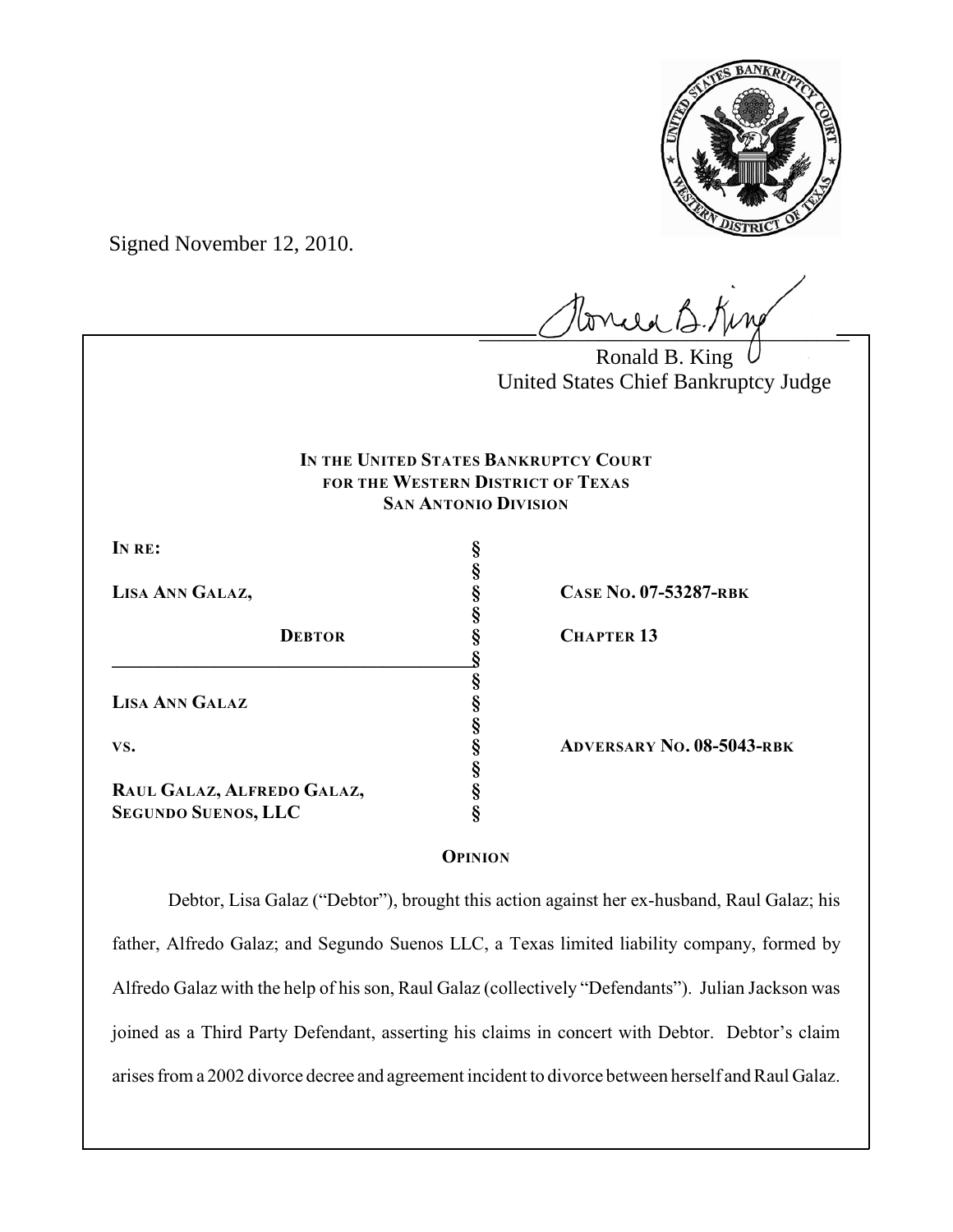The divorce decree granted Debtor a 25 percent interest in Artist Rights Foundation L.L.C. ("ARF"), a California limited liability company formed by Raul Galaz and owned in equal shares with Julian Jackson. The primary contention asserted by Debtor is that Defendants defrauded her of the income from and the value of royalties, owned by ARF, to the music of the Ohio Players. Those royalties generated nearly a million dollars since 2005, but all of the money was paid to Defendants, with Debtor receiving no share of the profits despite her ownership interest in ARF. Defendants claim they alone had the right to the royalty payments because the rights were purchased by Defendant, Segundo Suenos, from ARF, in 2005. Raul Galaz dissolved ARF on December 27, 2006, such that assets of ARF have devolved to the individual owners of the LLC. (Def. Ex. 5).

There are four primary issues before the Court: (1) whether the transfer of the rights from ARF to Segundo Suenos was valid; (2) whether Raul Galaz breached a fiduciary duty to either Debtor or Jackson; (3) whether Defendants' disposition of the monies generated through exploitation of the rights was a fraudulent transfer as to either Debtor or Jackson; and (4) what remedies and damages would be appropriate.

## I. *Was the transfer from ARF to Segundo Suenos valid?*

Debtor presents three primary arguments claiming that the transfer of the rights from ARF to Segundo Suenos was invalid: (1) Raul Galaz lacked authority to make the transfer unilaterally; (2) it was a fraudulent transfer; and (3) the matter has already been litigated in a court of competent jurisdiction, the transfer was found invalid, and principles of collateral estoppel compel the Court to reaffirm the invalidity of the transfer. For the reasons set forth below, all three of Debtor's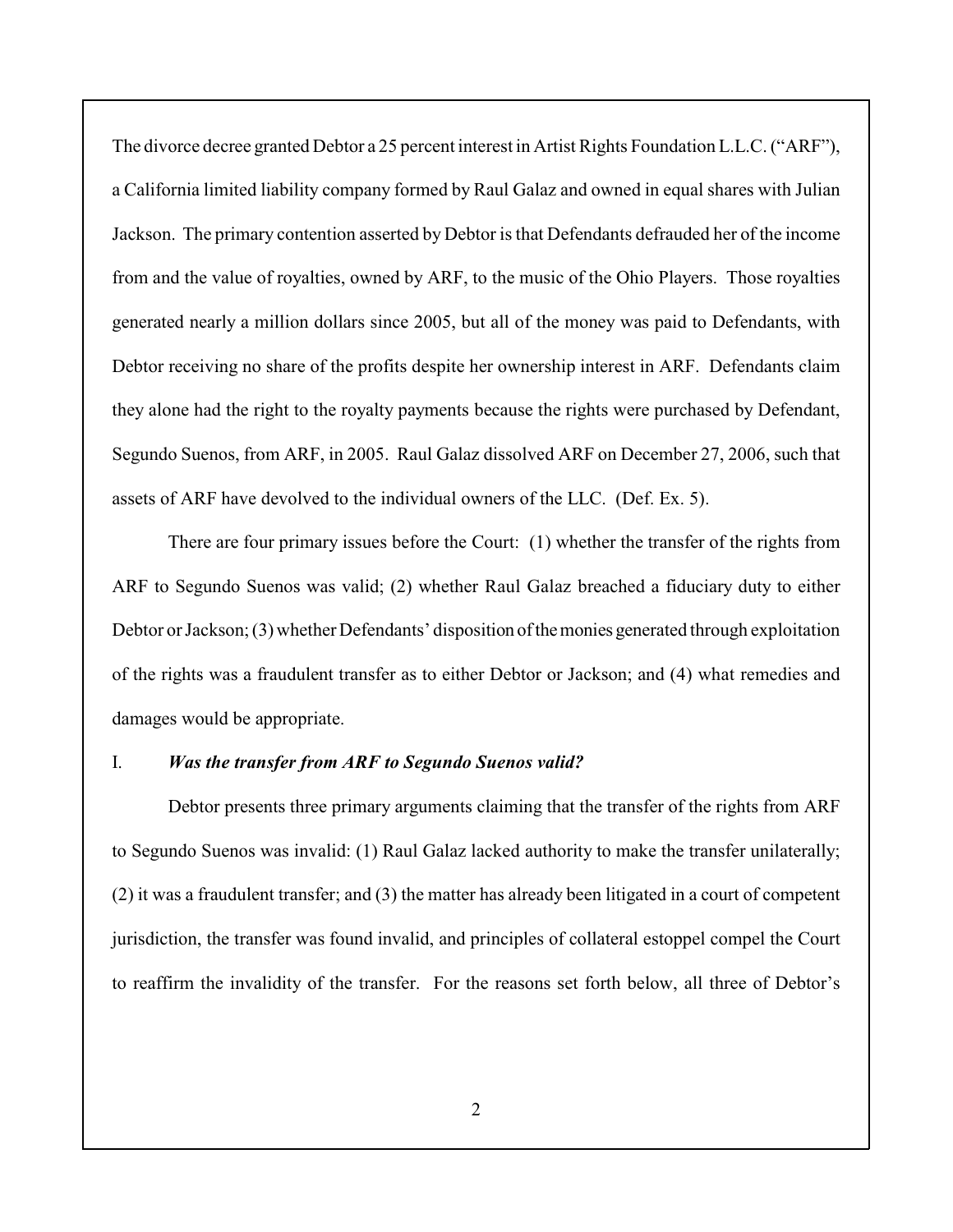contentions will be sustained. Because the transfer was invalid, it was a fraudulent transfer to Segundo Suenos.

#### A. *Raul Galaz lacked authority to make the transfer*.

The first theory advanced by Debtor is that Raul Galaz lacked the authority to transfer substantially all of the assets of ARF to Segundo Suenos. Defendants answer this charge by claiming that Raul Galaz was the only full member of ARF remaining at the time of the transfer, and therefore was the *only* person with such authority. To support this assertion, Defendants point to a letter sent in 2004 by Raul Galaz to Julian Jackson claiming that Jackson's membership interest in ARF would be terminated unless he remitted his share of the monies necessary to cover the company's expenses and taxes. Jackson did not respond, and Defendants claim this left Raul Galaz as the sole managing member of the company.

ARF was organized under the laws of California. An LLC in California can be run by managers or by its members. CAL. CORP. CODE § 17150 (Deering 2009). In this case, the articles of organization for ARF stated that it was to be managed by its members. Further, ARF's operating agreement stated:

> [T]he intent of each Member is to actively engage in the management of the Company. Accordingly, unless otherwise limited by the Articles or this Agreement, each Member shall have full, complete and exclusive authority, power, and discretion to manage and control the business, property and affairs of the Company, to make all decisions regarding those matters and to perform any and all other acts or activities customary or incident to the management of the Company's business, property and affairs.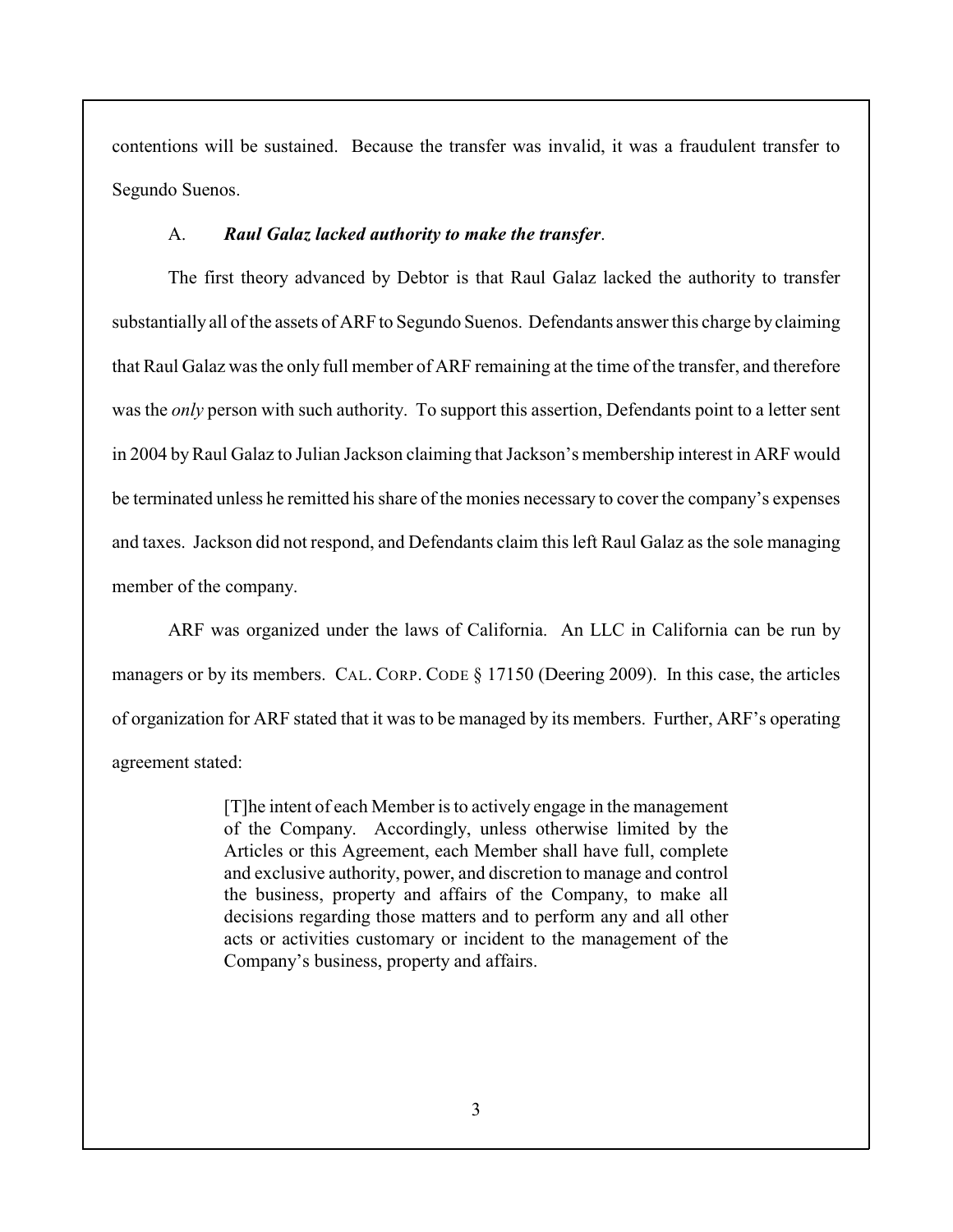(D. Ex. 2 § 4.1). Members of ARF, therefore, had full authority to deal with the company's business and property. Contained in the next section, however, was a limitation on the power of members. (D. Ex. 2 § 4.2). The limitations clause stated:

> [N]o member shall have authority to cause the Company to engage in the following transactions without first obtaining the approval of Members holding a majority of the Membership interests: (i) The sale, exchange or other disposition of all, or substantially all, of the Company's assets occurring as part of a single transaction or plan . . . .

*Id*. The fact that the rights to the Ohio Players' royalties were substantially all of ARF's assets was well established and was not disputed. Looking solely to the LLC documents, it is clear that members had authority to sell company property, but when the property transferred was substantially all of the entity's assets, approval by a majority of the membership interests was required.

Debtor claims Raul Galaz lacked majority approval in disposing of substantially all of ARF's assets because he did not obtain the approval of either Julian Jackson or herself. Defendants counter that Jackson was stripped of his status as a full member because he failed to remit his share of the corporate expenses after receiving a written request to do so. Further, Defendants argue that Debtor was never a voting member because she had only an economic interest in ARF.

Defendants' assertion that Debtor was solely an economic interest holder is correct. Debtor's community property interest in 50 percent of ARF terminated in 2002 upon divorce, and she received her ownership share of the company through operation of the agreement incident to divorce. The agreement is silent as to the nature of the interest, stating only that it is a 25 percent interest in the company known as ARF. Section 6.1 of ARF's operating agreement prohibited the transfer of membership interests except "with the prior approval of all Members, which approval may be given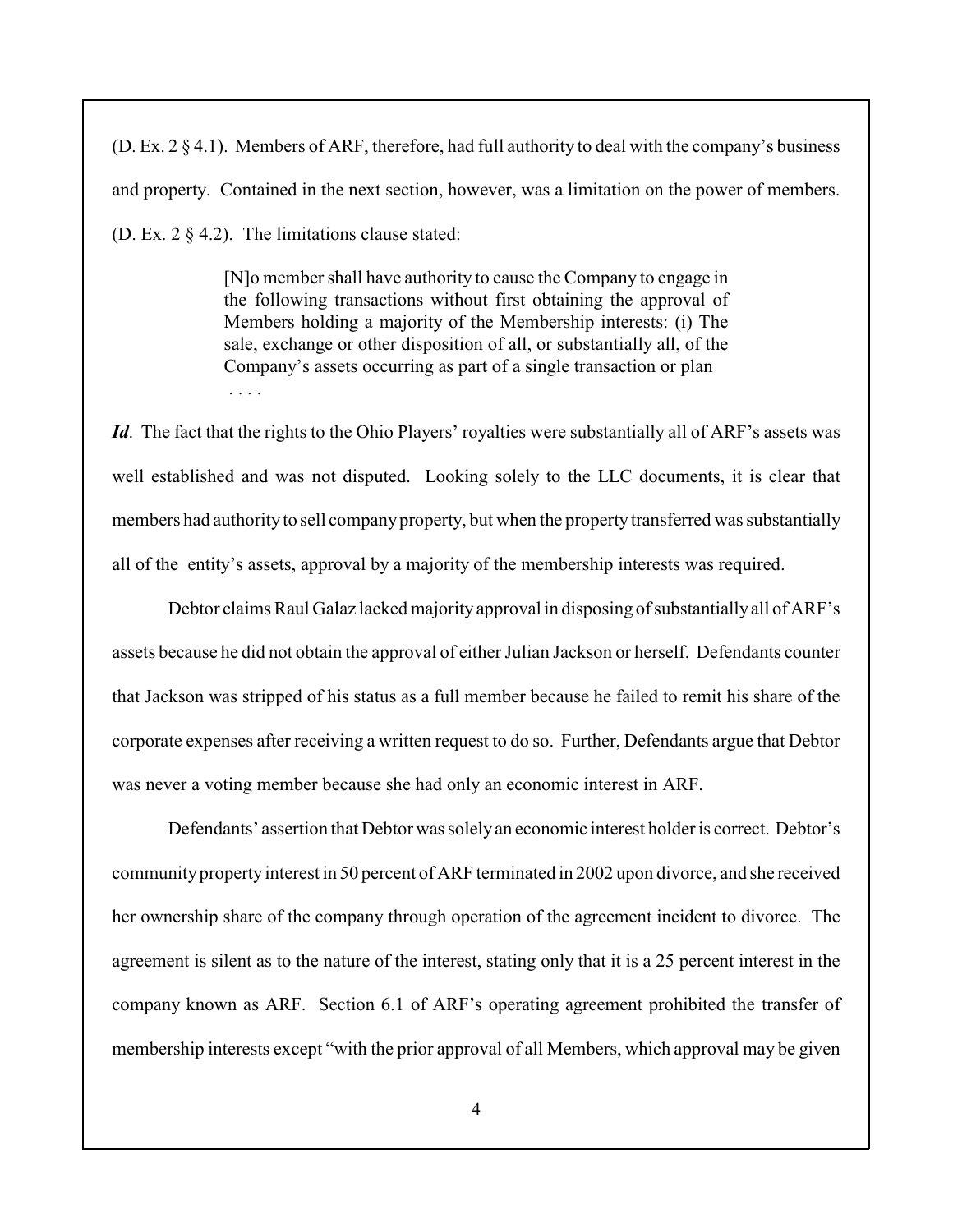or withheld in the sole discretion of the Members." (Def. Ex. 2 § 6.1). Debtor argues that by signing the divorce agreement, Raul Galaz gave his approval for Debtor to become a full member. There was no evidence presented, however, that Julian Jackson gave his prior approval to the transfer of membership interest to Debtor. Because a valid transfer of a full membership interest required the *prior* approval of *all* members, Debtor did not hold a full voting membership interest at the time of the alleged transfer of assets to Segundo Suenos.

Debtor instead held a purely economic interest. Section 6.3 of the ARF operating agreement provided that a transfer of interest in the company in violation of section 6.1 entitled the transferee to receive a share of the net profits and losses, but not to vote or participate in the management of the company. Because she was not entitled to vote or participate in management, her consent was not required.

While Debtor did not have a voting interest at the time of the Segundo Suenos transfer, Julian Jackson maintained his status as a full member of ARF. Defendants point to a letter sent from Raul Galaz to Jackson in October 2004, requesting that Jackson remit funds to cover his half of expenses and taxes incurred by ARF. The letter was sent to Jackson's address listed in ARF's Operating Agreement as of June 5, 1998. (Def. Ex. 2, 4). Defendants contend that this letter constituted "written notice" under the terms of section 3.2 of the operating agreement. Under the terms of the operating agreement, Jackson had 10 days to respond to a written notice of request for capital contributions. Failure to respond allegedly resulted in the conversion of Jackson's membership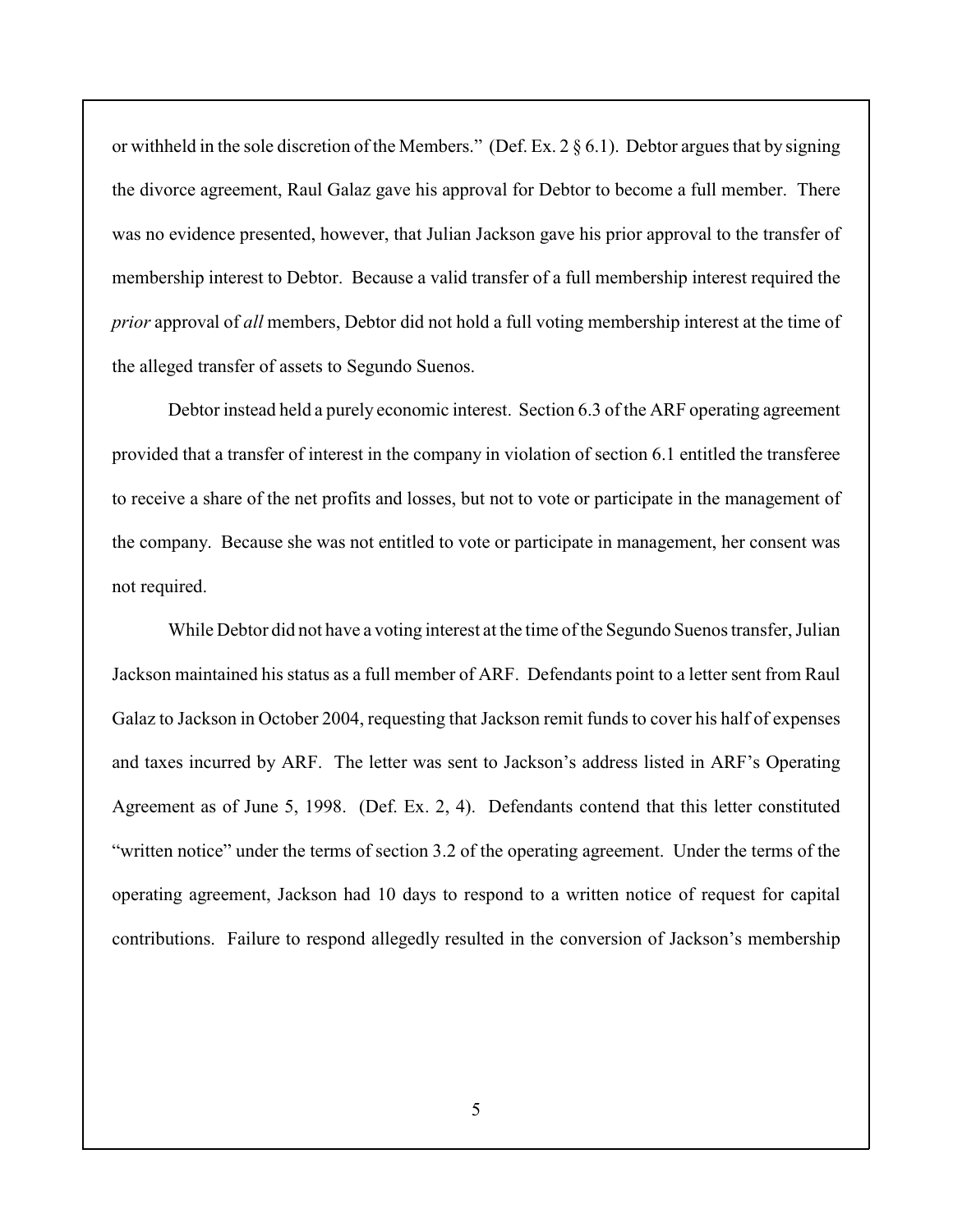interest to a non-participating economic interest.<sup>1</sup> Defendants argue, therefore, that Raul Galaz held the only participating membership interest at the time of the transfer to Segundo Suenos, and thus had full authority to make the conveyance unilaterally.

The written notice by Galaz to Jackson was insufficient to terminate Jackson's membership interest. First, the notice did not detail with any particularity the charges for services or capital contributions Jackson allegedly owed at that time, nor did it account for the capital contributions provided by Jackson at the formation of the company. Instead, the letter stated that Galaz had "incurred out-of-pocket expenses of over \$8,500, tax debt of more than \$5,000 exists, and I have not been paid one cent for my services." (Def. Ex. 4). Galaz then demanded that Jackson remit \$6,750 to him personally plus an amount "equal to the fair value of my services," which he described as several hundred hours at a rate of \$250 per hour. This letter was neither a legitimate demand for capital contributions nor an accounting of the company's expenses, but rather merely a pretext in Raul Galaz's scheme to defraud ARF and its interest holders for his own benefit.

This finding is supported by Galaz's decision to mail the letter to an address that, while technically the address listed for Jackson in ARF's operating agreement, would not result in the notice actually reaching Jackson. Galaz was aware of this fact because the two men were pitted against one another in litigation immediately prior, and this was specifically mentioned in the letter.

Section 3.2 of the operating agreement stated that any member who fails to "make capital <sup>1</sup> contributions to the Company as required hereunder shall be required to withdraw or resign as a Member upon ten (10) days written notice from . . . other members detailing the . . . services or capital contributions . . . [S]uch withdrawal . . . shall be deemed automatic unless such services or capital contributions are satisfied during the ten-day period . . .[S]uch Member shall thereafter only have the rights of a transferee as described in Section 6.3." Section 6.3 provides that a transferee without prior approval of the Members holds only an economic non-participatory interest in the company.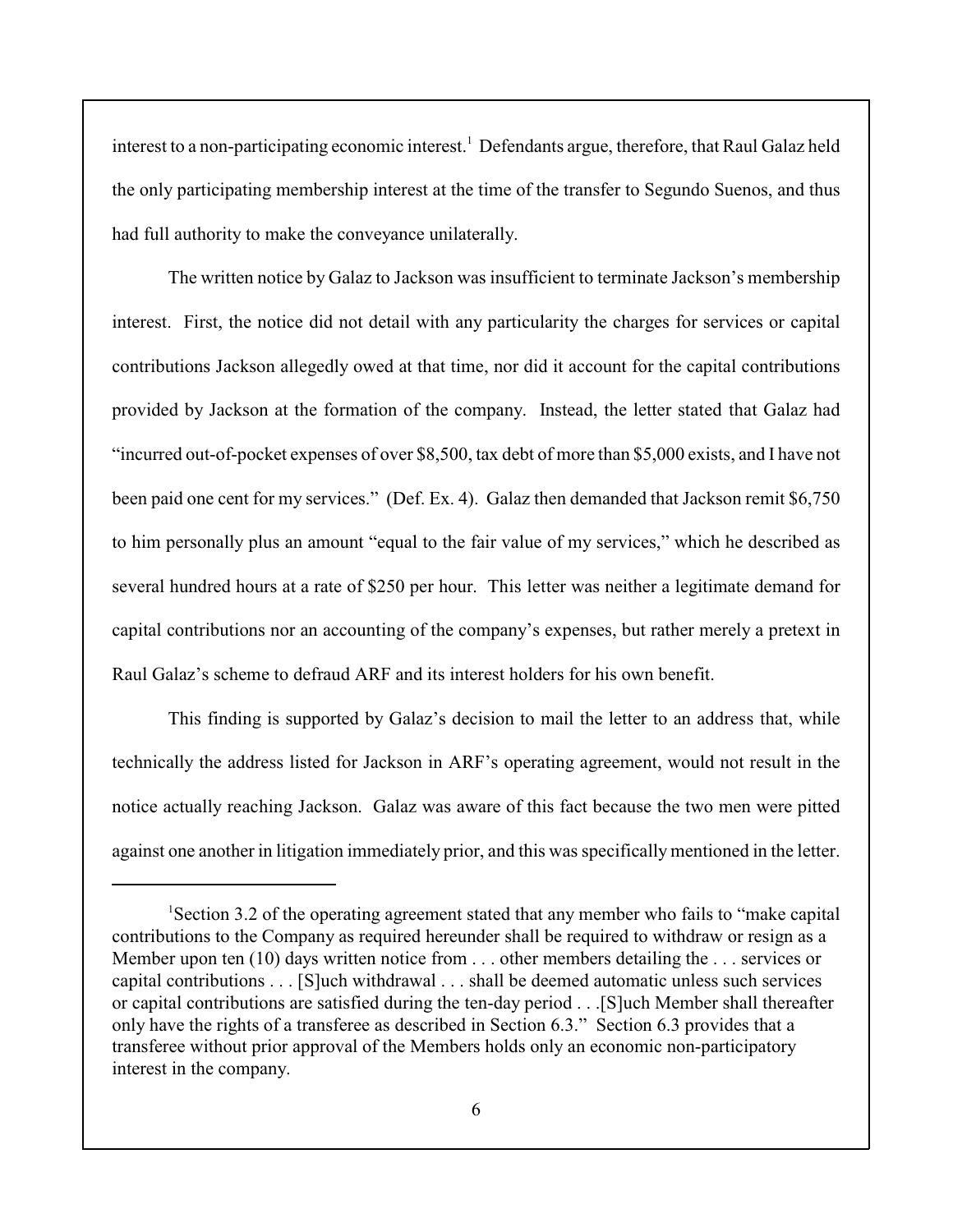Raul Galaz's actions in this case show that he purported to abide by the letter of the law while committing outright fraud.

Because the notice to Jackson was neither sufficient nor actually served upon him, he remained a full member of ARF at the time of the purported transfer to Segundo Suenos. Therefore, under the terms of the operating agreement, Raul Galaz lacked the authority to transfer substantially all of the LLC's assets without the consent of Jackson. The transfer is thus void and unenforceable.

## B. *Defendants are collaterally estopped to claim the transfer is valid*.

Prior to this controversy, Defendant, Segundo Suenos, filed suit in California, against some of the Ohio Players heirs, asserting its rights to the royalties allegedly transferred to it by ARF. The California court denied the requested relief, finding that Segundo Suenos lacked standing because it failed to prove a valid transfer of the rights from ARF. Segundo Suenos appealed the judgment, and the appellate court affirmed the trial court's decision. *Segundo Suenos, LLC v. Satchell*, 2009 WL 4646145 (Cal. App. 2d Dist. Dec. 9, 2009), *cert. denied*, 2010 WL 2324671 (2010). Specifically, the California courts held that the transfer failed to comply with United States copyright law and was therefore invalid and unenforceable.

The question presented is the preclusive effect to be accorded to the California state court judgment. Supreme Court precedent is clear that federal courts are to apply the same preclusive effect to state court judgments as state courts would apply. *Allen v. McCurry*, 449 U.S. 90, 95-6 (1980) (citing 28 U.S.C. § 1738); *Huron Holding Corp. v. Lincoln Mine Operating Co.*, 312 U.S. 183, 193 (1941); *Davis v. Davis*, 305 U.S. 32, 39-40 (1938). California courts traditionally apply the doctrine of collateral estoppel if five threshold elements are met: (1) the issue sought to be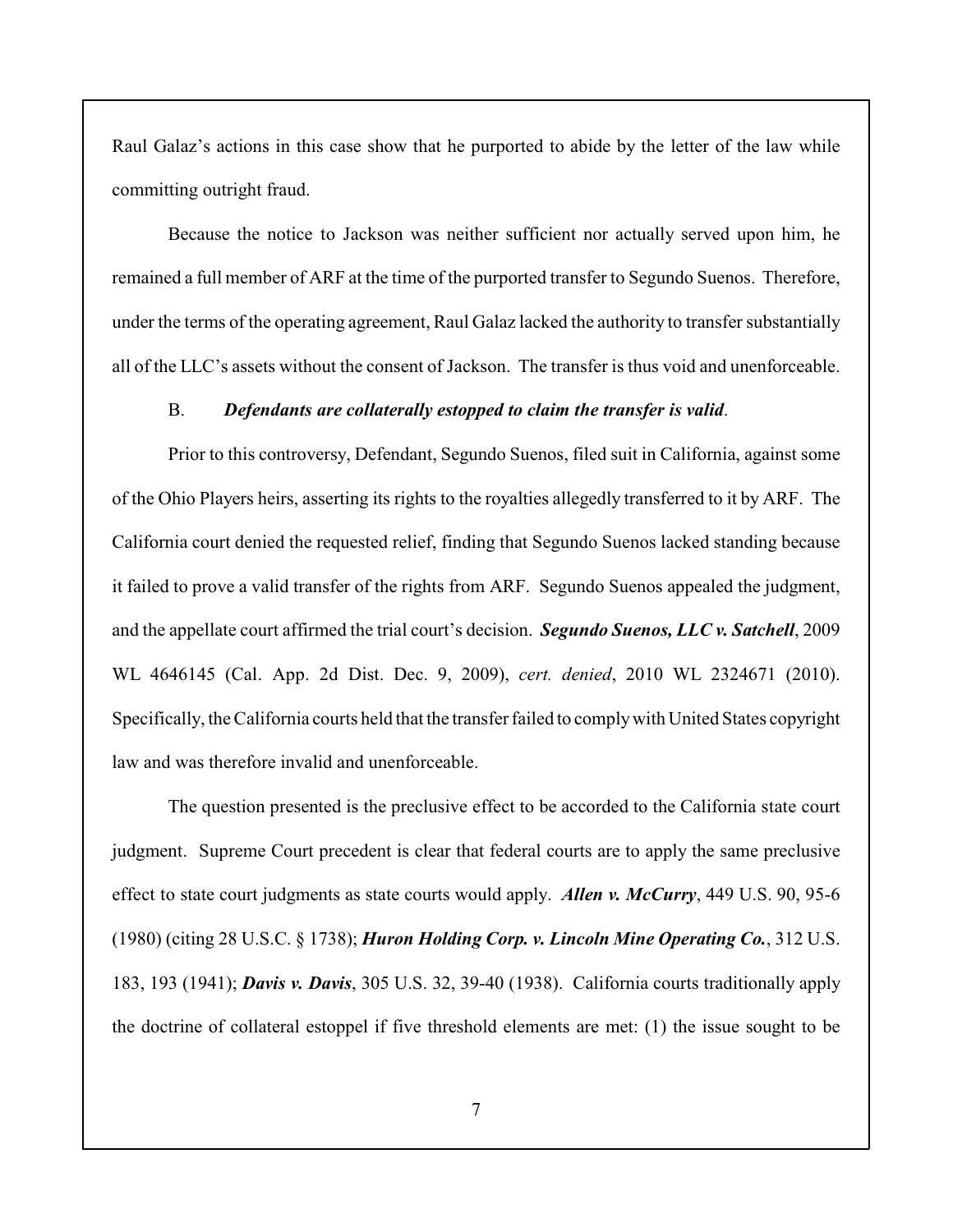precluded is identical to that previously decided; (2) the issue was actually litigated; (3) the issue was necessarily decided; (4) the decision in the previous litigation was final and on the merits; and (5) the party against whom preclusion is sought is the same or in privity with the party from the prior proceeding. *Hernandez v. City of Pomona*, 207 P.3d 506, 511 (Cal. 2009) (citing *Lucido v. Superior Court*, 795 P.2d 1223, 1225 (Cal. 1990)).

The issue is the validity of the transfer of the rights from ARF to Segundo Suenos, which is identical to the issue tried by the California court in the prior lawsuit. The issue was actually litigated. The appellate court in the prior action noted in its decision that the trial was reopened for the specific purpose of giving Segundo Suenos an opportunity to present further evidence to prove the assignment. After reopening, Segundo Suenos failed to prove the validity of the assignment of the rights. The decision of the trial court was based on the merits, is final, and was upheld on appeal. Finally, Segundo Suenos is the same party in both actions. *Satchell*, 2009 WL 4646145 at \*2-3.

With the presence of these elements, one more issue remains. "In addition to these factors . the courts consider whether the party against whom the earlier decision is asserted had a 'full and fair' opportunity to litigate the issue." *Nein v. HostPro, Inc.*, 95 Cal. Rptr. 3d 34, 44-45 (Cal. App. 2d Dist. 2009) (quoting *Roos v. Red*, 30 Cal. Rptr. 3d 446, 452 (Cal. App. 2d Dist. 2005)). Further, "[i]n the context of collateral estoppel . . . the circumstances must have been such that the party to be estopped should reasonably have expected to be bound by the prior adjudication." *Id*. at 45 (citations omitted).

Defendants had a full and fair opportunity to litigate the validity of the transfer of the rights in California courts at both trial and on appeal. The second question is whether Defendants should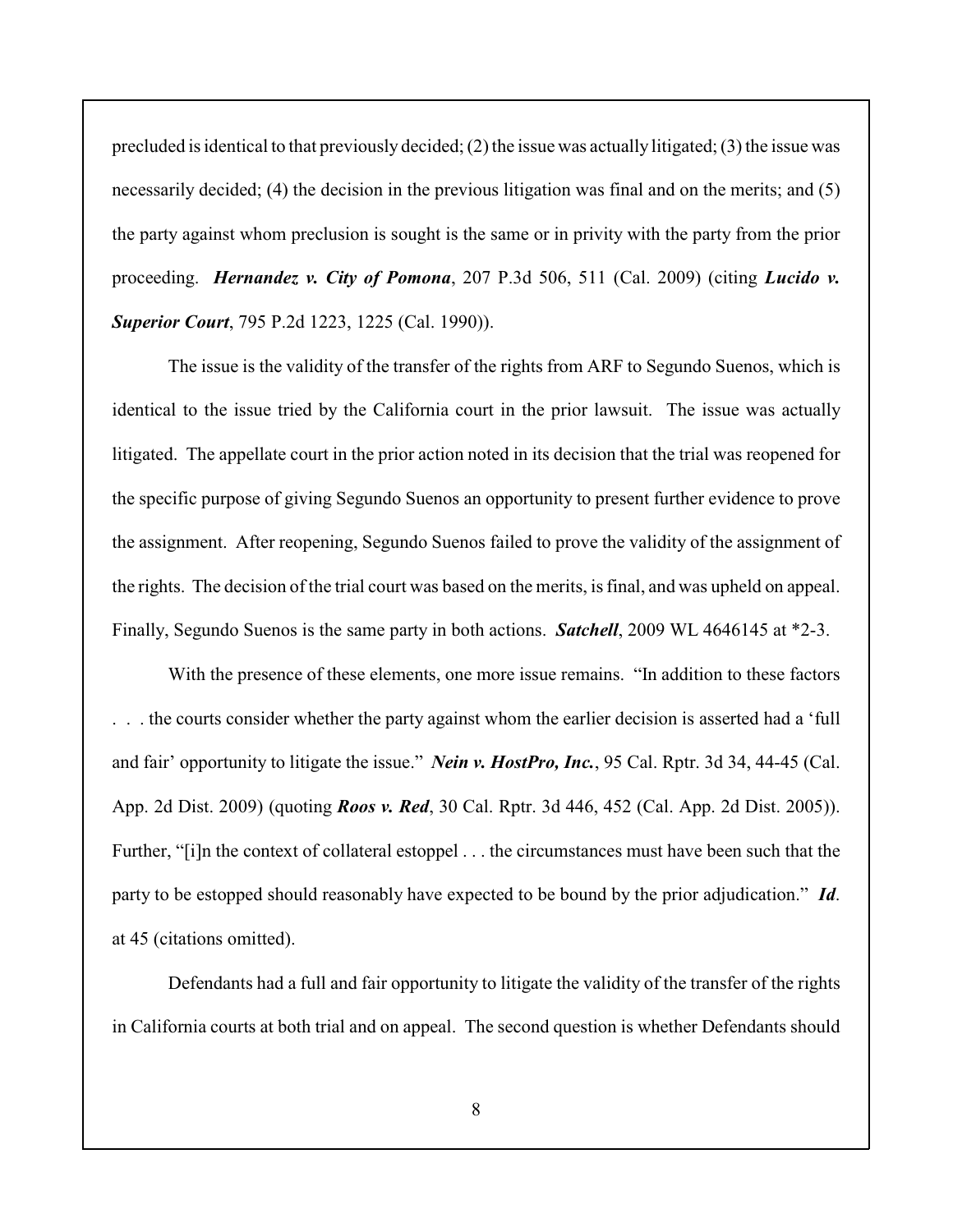reasonably have expected to be bound by the prior adjudication. In California, Segundo Suenos was in the role of plaintiff, and the ultimate decision rested on the question of Segundo Suenos's standing to bring the suit. Determination of that issue, however, depended on the validity of the transfer. In bringing the suit, requesting and receiving a reopening of the case, and later appealing the decision, Defendants were aware and should reasonably have expected that they would be bound by the court's determination as to the validity of the transfer.

The transfer of the rights from ARF to Segundo Suenos was ineffective. Defendants are collaterally estopped to claim otherwise by the final California judgment. Even if they were not so estopped, the evidence presented at trial compels the ineluctable conclusion that Raul Galaz lacked the authority to transfer substantially all of ARF's assets at the time of the purported transfer. Debtor therefore retains a 25 percent interest in the assets of ARF, and the royalty rights were not validly transferred by ARF.

#### II. *Did Raul Galaz breach his fiduciary duty to Debtor and/or Jackson*?

There are two distinct questions concerning Debtor's assertion that Raul Galaz's actions in the purported transfer and subsequent waste of company assets was a breach of fiduciary duty owed to Debtor and Julian Jackson. First is whether Galaz owed a fiduciary duty to each party and the nature of that duty. Second is whether the conduct complained of amounted to a breach of that fiduciary duty.

## A. *To whom did Raul Galaz owe a fiduciary duty*?

Under California law, a manager of an LLC owes a fiduciary duty to the members and the company in the same manner that a partner in a partnership owes to the other partners and the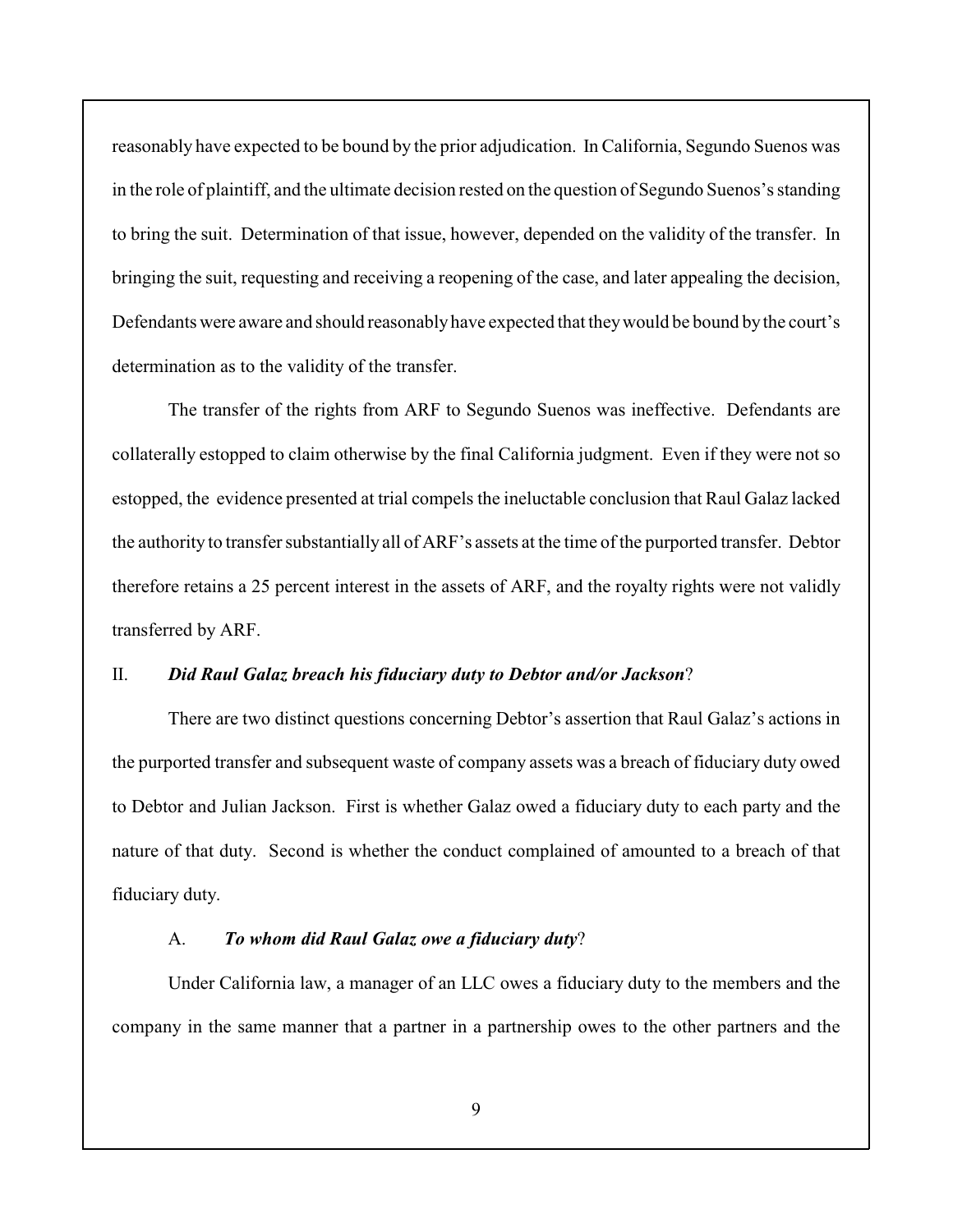partnership. CAL. CORP. CODE § 17153 (Deering 2010). ARF's articles of incorporation stated the company was to be managed by its members. (Def. Ex. 1). The company's operating agreement further stated that "intent of each Member is to actively engage in the management of the Company. (Def. Ex. 2 § 4.1). Because Raul Galaz was a full member of the company, he was also a manager of the company. This is further evidenced by the company's "Statement of Information" filed with the California Secretary of State each year. On multiple occasions, a statement of information was filed for ARF representing that Raul Galaz was either the sole managing member or the president of the company.

As a manager of ARF, Raul Galaz owed a fiduciary duty to the LLC and to its members. As noted above, Julian Jackson retained his status as a full member of ARF at all times. Under the clear terms of the California statute, Raul Galaz owed Julian Jackson a fiduciary duty in his dealings with regard to ARF.

Lisa Galaz, however, only established her interest as an economic interest in ARF. Because the California LLC statute governing fiduciary duty explicitly adopts the fiduciary relationship between partners in a partnership, it is appropriate to look to case law on partnerships in analyzing this issue. In *Bookstein v. Gross*, a California appellate court stated that "the limits placed on partnership assignees prevent an assignee from maintaining an action against a general partner for breach of fiduciary duty." *Bookstein v. Gross*, 2004 WL 2439589 at \*6 (Cal. App. 2d Dist. Nov. 2, 2004) (citing *Kellis v. Ring*, 92 Cal. App. 3d 854, 860 (Cal. App. 2d Dist. 1979)). Where the person asserting breach is not a member or full partner, the law is clear that there is no fiduciary duty owed for which breach can be found. *Id*. Applying this statement of law, Raul Galaz did not owe Debtor,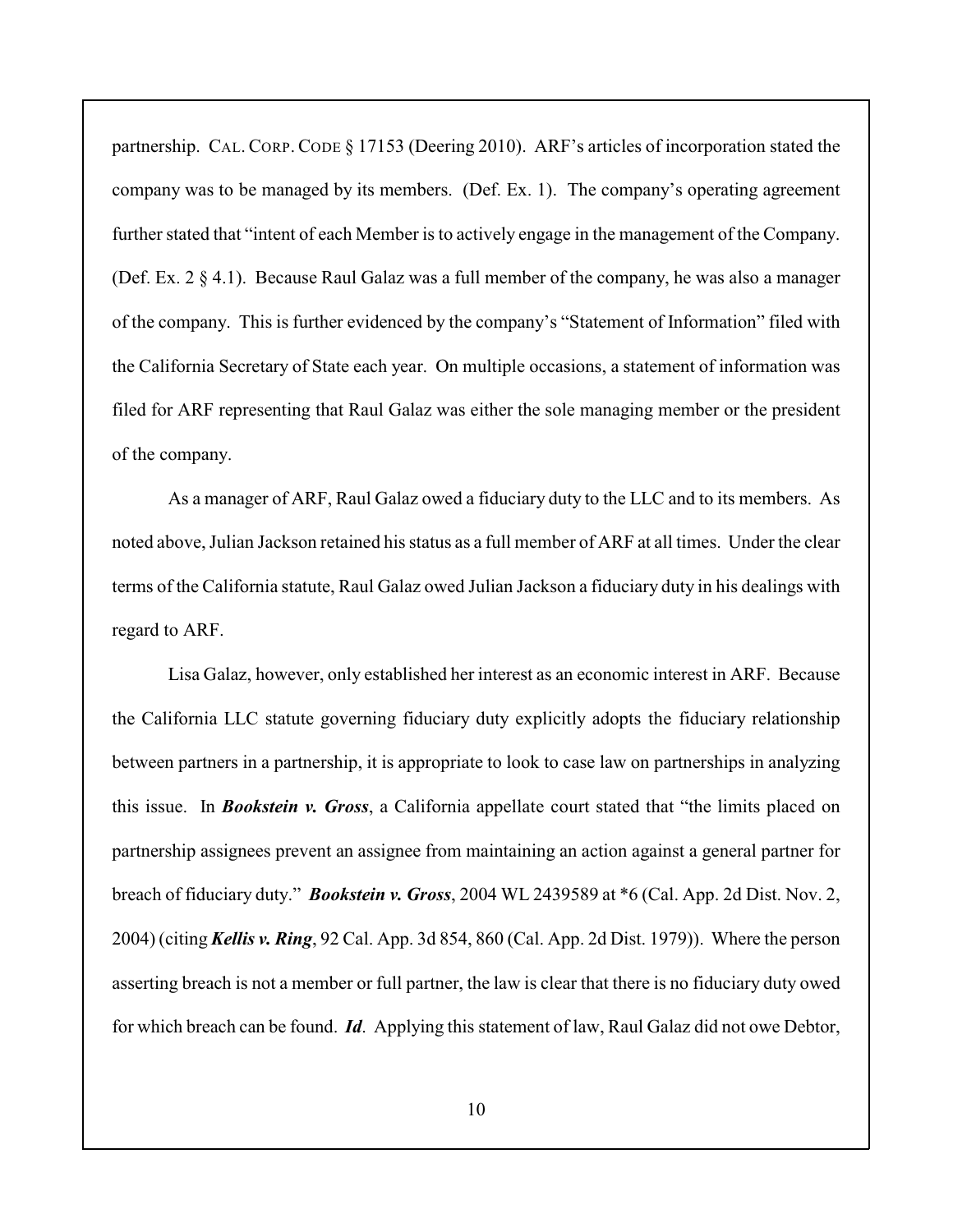as an economic interest holder, a fiduciary duty. Debtor cannot maintain a claim for breach of fiduciary duty against Raul Galaz.

### B. *Did Raul Galaz breach his fiduciary duty to Julian Jackson*?

Because Raul Galaz owed a fiduciary duty to ARF and Julian Jackson, as a member of ARF, the issue becomes whether that duty was breached. Under California law, a managing member owes duties of loyalty and care to the other members of an LLC and to the LLC. CAL. CORP. CODE § 16404(a) (Deering 2010). Specifically, the duty of loyalty is defined to include a responsibility to account for and hold as trustee any property, profit, or benefit derived from the conduct of the business. CAL. CORP. CODE § 16404(b)(1) (Deering 2010). The duty of care in the conduct of the business is limited by statute to refraining from engaging in grossly negligent or reckless conduct, intentional misconduct, or a knowing violation of law. CAL. CORP. CODE  $\S$  16404(c) (Deering 2010).

The facts and evidence presented at trial proved conclusively that Raul Galaz breached both of these duties in his conduct of the business of ARF. Raul Galaz purported to transfer, for no consideration, the royalty rights of ARF to Segundo Suenos in June 2005, over three months prior to the actual creation of Segundo Suenos, LLC. Not surprisingly, the first royalties from the Ohio Players works were received within months of the transfer. Raul Galaz then spent almost all of the money generated by the royalties without accounting for it to Jackson, Debtor, or the LLC. He claimed he was owed money for hislegal services on behalf of ARF, but he made such a claim with a lack of specificity as to the services provided and the time spent in such endeavors. Further, due to a felony conviction for mail fraud, Raul Galaz had resigned from the State Bar of California on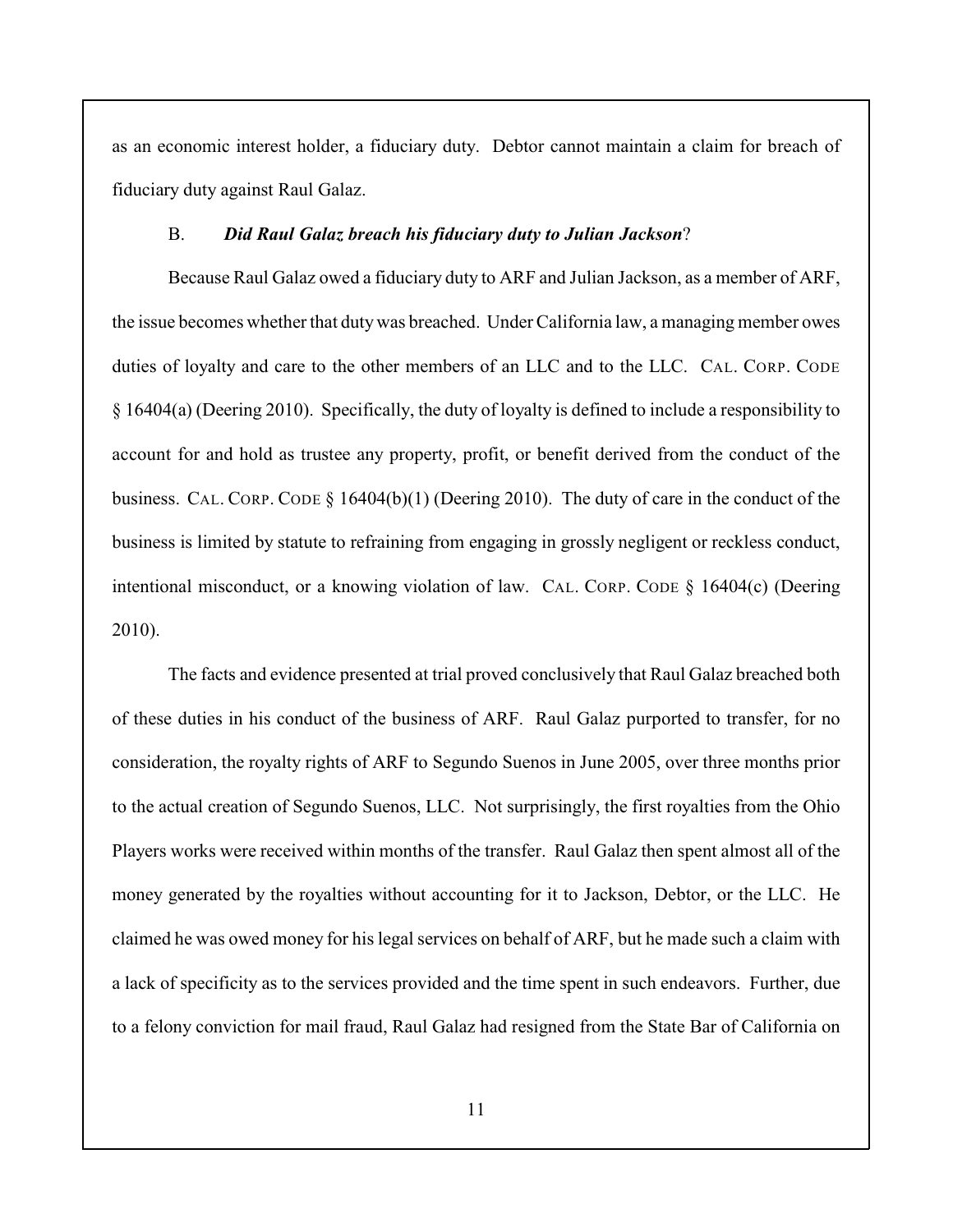June 3, 2002, and was formally disbarred in 2007. Raul Galaz was not a licensed attorney during much of the time he claimed to be providing legal services for ARF. Galaz should not receive *any* recompense for such services in light of his breach of fiduciary duty. Raul Galaz breached his duty of loyalty by his failure to account for the property and profits derived from the conduct of the business of ARF, and by formally dissolving ARF on December 27, 2006.

In addition to breaches of fiduciary duty, Raul Galaz also breached his duty of care through his intentional misconduct. Raul Galaz perpetrated an intentional fraud on Lisa Galaz, Julian Jackson, and ARF in an effort to secure the valuable royalties for his own benefit. This scheme was perpetrated through an illegitimate "sale" of the assets for no consideration to an LLC purportedly owned by an insider: hisfather. Alfredo Galaz was a mere straw man, while Raul Galaz acted at all times with full knowledge of the illegitimacy of his actions and with the intent to so act.

### III. *Fraudulent Transfer*.

The purported transfer of royalties from ARF to Segundo Suenos was a fraudulent transfer under TUFTA, TEX. BUS. & COMM. CODE  $\S$  24.005(a), and is set aside. A number of the badges of fraud listed in section 24.005(b) were present and are the basis for strong inferences of fraud. *In re Soza*, 542 F.3d 1060, 1067 (5th Cir. 2008).

## IV. *Remedies*.

Debtor will be awarded \$250,000, and Julian Jackson will be awarded \$500,000, as actual damages against Raul Galaz and Segundo Suenos, jointly and severally. The damages may be offset against income attributable to Raul Galaz's 25 percent ownership of the music royalties. The music rights to the Ohio Players will be owned 50 percent by Julian Jackson, 25 percent by Debtor, and 25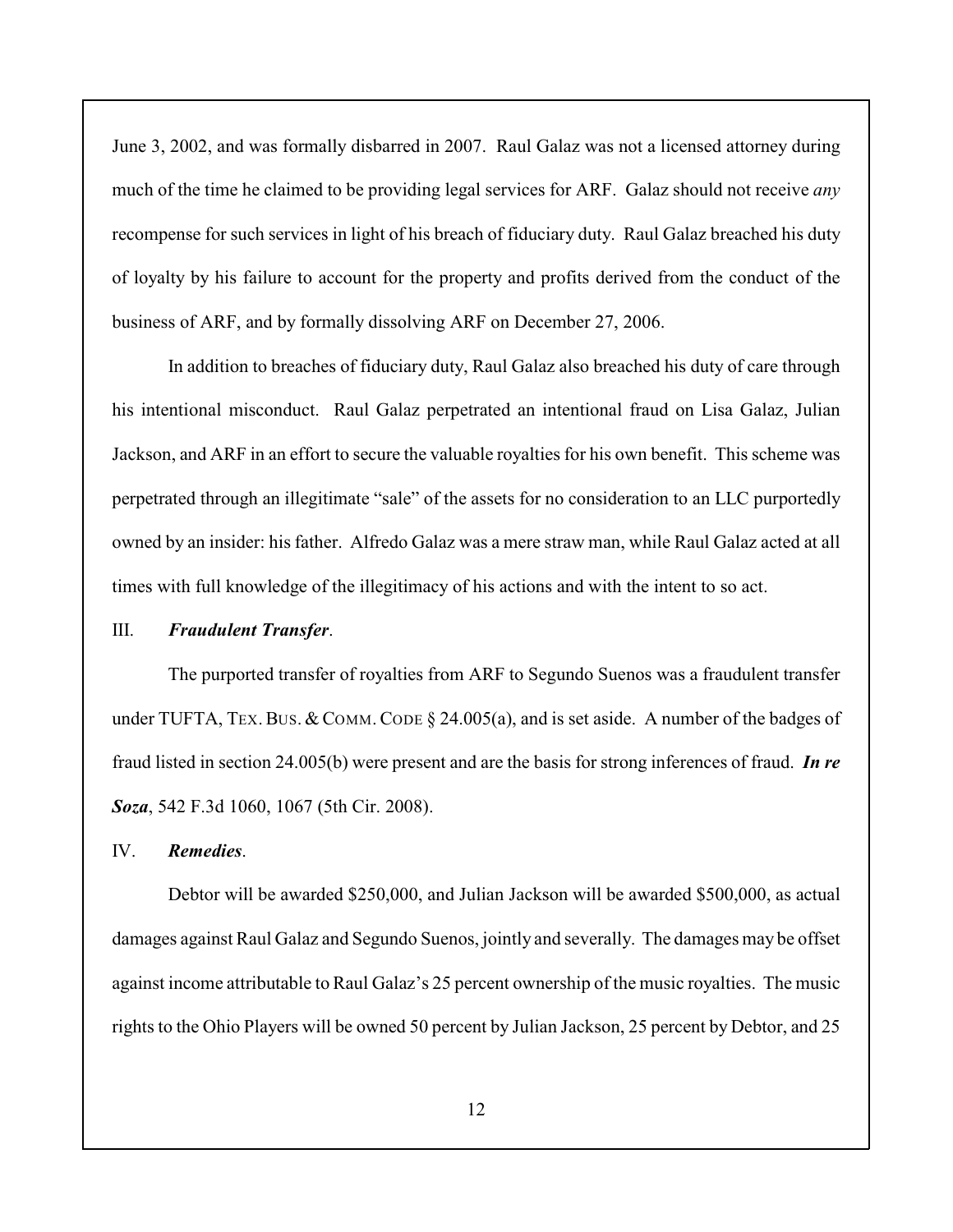percent by Raul Galaz, as an economic interest only.<sup>2</sup> All proceeds attributable to Raul Galaz's 25 percent will be paid to Jackson and Debtor until their actual and exemplary damages awarded in this judgment are satisfied.

In addition, Julian Jackson and Lisa Galaz should receive exemplary damages as a result of Raul Galaz's breach of fiduciary duty and intentional fraud committed with malice. *See Brosseau v. Ranzau*, 81 S.W.3d 381, 396 (Tex. App.–Beaumont 2002, pet. denied) ("[a] defendant's intentional breach of fiduciary duty is a tort for which a plaintiff may recover punitive damages."). The Court will award an additional \$500,000 in favor of Julian Jackson and an additional \$250,000 in favor of Lisa Galaz against Raul Galaz as exemplary damages.

The preliminary injunction previously granted on May 9, 2008, in this adversary proceeding will be made permanent. Defendants will be ordered not to spend, dissipate or transfer any funds or assets of Segundo Suenos. In addition, Defendants will be ordered to turn over all such assets and evidence of their ownership to Julian Jackson and Debtor as co-owners of the royalties.

Debtor and Jackson are awarded costs of court, and Debtor is awarded attorney's fees for a successful action under TUFTA. TEX. BUS. & COMM. CODE § 24.013 (Vernon 2010). Debtor's attorney may submit a postjudgment affidavit concerning attorney's fees within fourteen days.

<sup>&</sup>lt;sup>2</sup>Ownership at the ratios indicated may be taken in the parties' individual capacities, or at the unanimous option of Debtor and Julian Jackson, in a limited liability company. The evidence showed that Julian Jackson created a new LLC with the same name after the dissolution of ARF by Raul Galaz (Def. Ex. 83). If an LLC is used, Raul Galaz would hold only an economic interest and would not be a voting member.